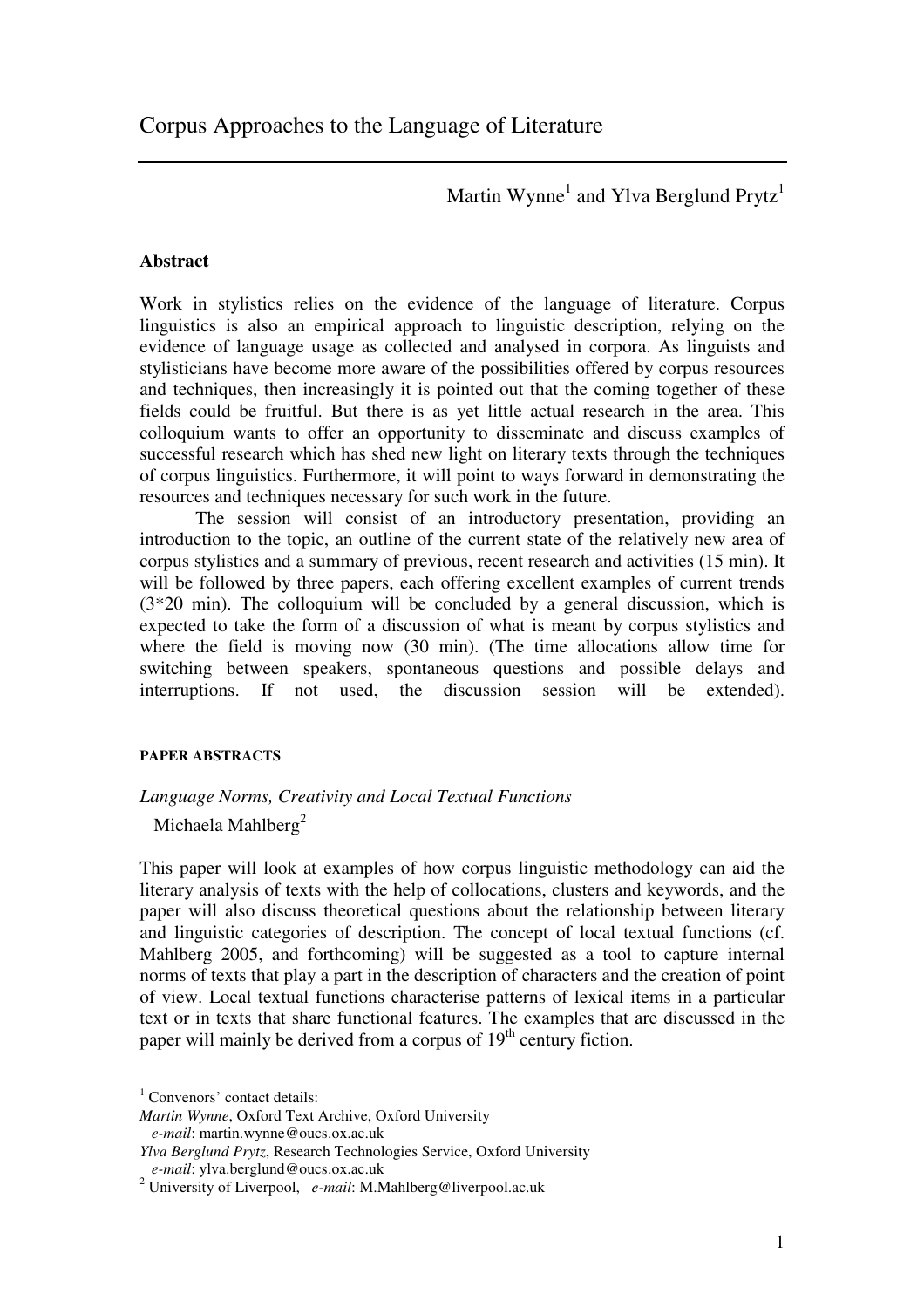# *Speech and Thought Presentation in a Corpus of Nineteenth-Century Autobiographies and Fictional Texts*

Beatrix Busse<sup>3</sup>

This paper will present quantitative and qualitative information about the distribution and (communicative) functions of various types of speech and thought presentation in a corpus of nineteenth-century narrative fiction and autobiography. It is concerned to a large extent with the representation of consciousness on various levels – authorial, narratological, psychological, cognitive, and more.

Another aim of this paper is to offer a selective diachronic comparison: the results gained from the analysis described above and those based on twentieth-century narratives (as gained by Semino and Short [2004]) will be assessed in terms of corpus design, annotation, similarities and changes. This will especially be pursued because existing studies on the topic are often synchronically oriented and do not draw on larger corpora.

### *Lexical Patterns as a Means of Text Segmentation*

Bettina Fischer-Starcke 4

Segmenting a text into its constituent parts is useful for example for summarizing a text or to better understand text progression. The latter is of particular importance for the interpretation of literary texts, where plot development may be crucial for their interpretation. Based on the concept of cohesion, the occurrence of lexis from one semantic field creates coherence and textual unity. We can therefore assume that parts of text are characterized by the occurrence of similar lexis as in words belonging to the same semantic field.

In this paper, I demonstrate two complementary analyses to identify the different parts of a text based on its lexis. The textual basis for this is Austen's novel *Northanger Abbey*. I compare my findings to those of literary critics and differences between the linguistic and the literary segmentations are discussed.

#### **References** (joint)

- Adolphs, S. and R. Carter. 2002. "Point of view and Semantic Prosodies in Virginia Woolf's *To the Lighthouse*", *Poetica*, 7–20.
- Carter, R. 2004. *Language and creativity. The art of common talk.* London: Routledge.
- Fludernik, M. (1993). *The Fictions of Language and the Languages of Fictions*. London and New York: Routledge.
- Leech, G.N. and M. Short (1981)*. Style in Fiction: A Linguistic Introduction to English Fictional Prose*. London and New York: Longman.
- Mahlberg, M. 2005. *English General Nouns. A Corpus Theoretical Approach.* Amsterdam: Benjamins.

<sup>3</sup> Westfälische Wilhelms-Universität Münster, *e-mail*: busseb@uni-muenster.de

<sup>4</sup> University of Trier, *e-mail*: starcke@uni-trier.de